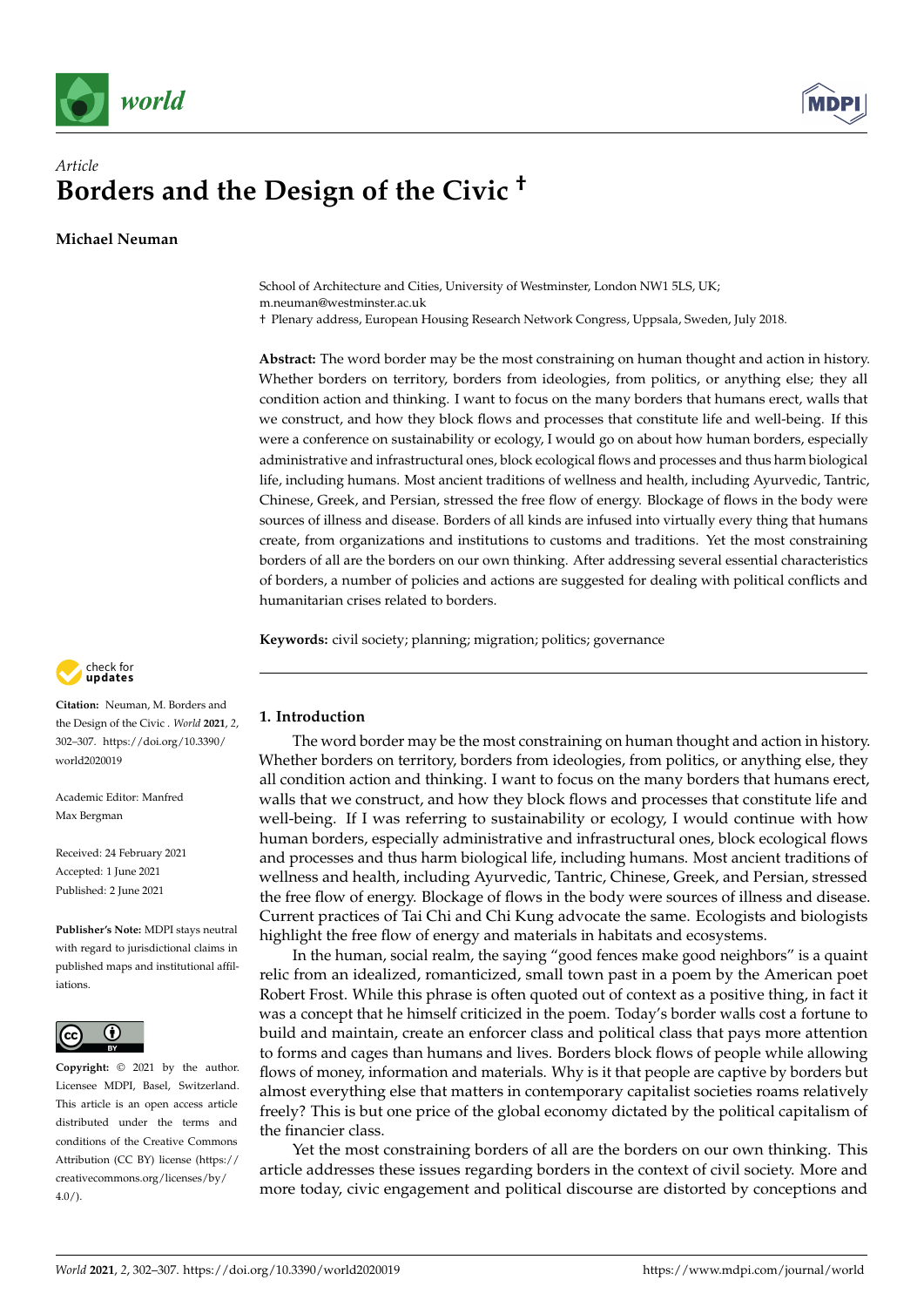perceptions of "the other". The "other" is itself a mental construct that is conditioned by borders and how we perceive them, discuss them, and act upon them. Thus, borders are critical for making positive advancements regarding various social and political predicaments facing societies and communities in these times. It closes with several principles to keep in mind regarding solutions.

Borders of all kinds are infused into virtually every thing that humans create, from organizations and institutions to customs and traditions. For example, borders are by definition built into organizations and institutions, and separate us from them, by separating those who belong from those who do not. In other words, "othering". If I am I, and part of a We, regardless of how the We is constituted (community, organization, society, culture, nation, etc.), then the non-members of "my" group are They, and the Other [\[1\]](#page-4-0). The consequences of these borders are enormous and multifold.

There is no intent to simplify here, to sweep complex social orders, cultures, traditions, societies, and communities, which by definition beget and are begotten by borders, into mere categories, which themselves result from mental ordering and bordering. Nor do I claim to follow postmodern patterns which sweep away received categories, and sweep away received thinking, that itself opens the door for relativistic chaos and conceptual entrapment. That is another gross simplification of the world as it is. Instead, I suggest that we each, individually and in our multiple organizational memberships, take a close look at what borders mean and what they do to us as humans, as citizens in communities, and what they do to us as societies.

Scholars Rebecca Lissner and Mira Rapp-Hooper argue that memberships in nations as citizens have led to and continue to shape competitive dispositions (worse yet, predispositions, in this author's mind) among nations in the global arena [\[2](#page-4-1)[,3\]](#page-4-2). This is partly if not largely determined by zero-sum perspectives on world trade and geopolitical power dynamics Lissner and Rapp-Hooper 2020). This leads to the defending and strengthening of borders. This is ironic, almost, in an era where global trade and nearly unlimited and free information flow via the internet works in the opposite direction. The effect on discourse and civic participation tends to be self-reinforcing, mitigating against civil interaction within any given polity, as well as internationally among nations.

#### **2. Passports, Borders and Control**

Decades ago, a Columbian roommate in a shared apartment in Madrid asked me the question 'since when did human beings need passports?' Desde cuando el ser humano necesita un pasaporte? That question has stayed with me, even as I have three passports of my own. While there is an empirical answer to the question, it is a profound existential question that merits discussion, and action [\[4\]](#page-4-3).

As globalization accelerates, cities and nation-states are struggling to cope with "others" who are not historically members of their new communities and societies. This is exaggerated by the rise and conjunction of neoliberalism and populism. In the former, neoliberalism has led to the weakening of the public and the civic—that is, common norms and forms for conduct. The latter, populism has led to reactionary activism—that is, the erosion of civil discourse, polarization, and heightened mistrust of the other, even if they are from the same society and ethnicity. There are many ironies that cast the combination of neoliberalism and populism in a dark light. One supreme irony is that history itself is the story of human migration. Another is that many of these societies have been founded by immigrants and for immigrants, and in the past welcomed them. As one result, walls, borders, and closings of the mind and spirit reign, and rain havoc on societies and lives.

Two recent books document these conditions in the world. One, by G. John Ikenberry, takes the longer view of an historian to survey the current international liberal order. He finds that democracy is hanging by a thread now due to the politics of polarization that have developed in response to the massive migrations of refugees of all kinds, political, famine, draught, war, genocide, climate change and the like. Borders, including the ones solidified by the global institutions created in the aftermath of World War II, such as the UN,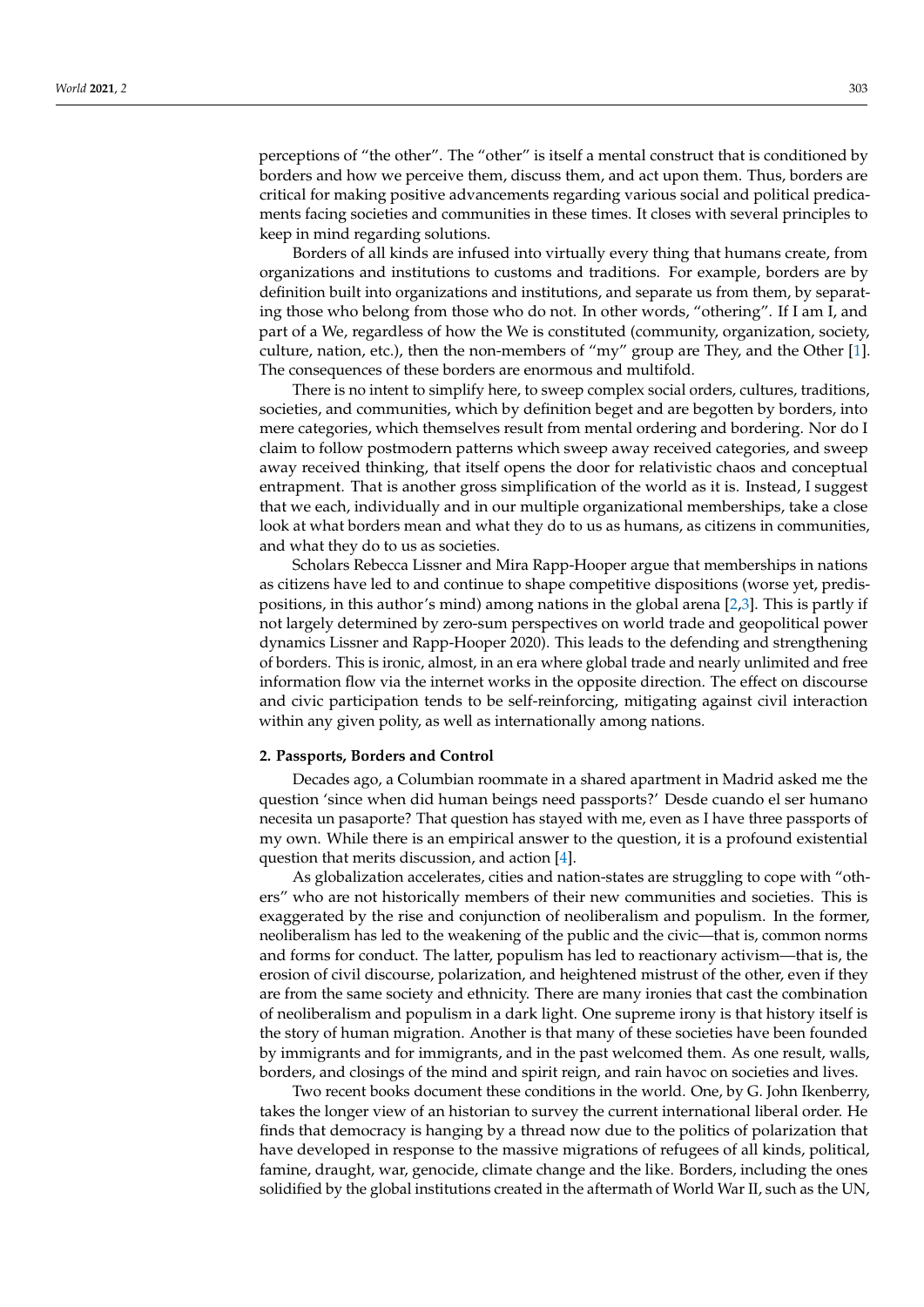IMF, World Bank, NATO, and the EU, have prosperous nations and less prosperous ones, jealously guarded by borders [\[5\]](#page-4-4). These same borders have led to many of the problems created, unintentionally, by these institutions.

I am a child of refugees. Political refugees. My parents landed in America in 1950, then a promised land of liberty and hope. My story is not unusual. Many people I know are refugees or children of refugees. Research suggests that there will be many more, up to 1.2 billion by the year 2050, largely climate refugees [\[6\]](#page-4-5).

Borders in Europe as elsewhere were historically so porous that under one king or dynasty you belonged to one ruler, including language, laws and taxes; and the next year you may have belonged to another. These shifts occurred regularly throughout Europe and elsewhere. These shifts made and defined history as it was written and lived. On top of that, people were moving continually, everywhere. In my family's case, it was the Sudetenland. In fact, my surname, Neumann, in German means new man. The name stems from being an immigrant, a new arrival in a town, before becoming established and taking on the last name, typically of an occupation, such as baker, cooper, and smith. Think of the situation in the decade after World War II. Europe was teeming with refugees and migrants. Compare that with today—what has happened to our societies since? Are we as open and welcoming now to migrants and refugees? How is this reflected in our public spaces and places where we meet and conduct social intercourse, and debate public ideas and policy? Can they be designed and redesigned, and how? This has been made more challenging in a world where a pandemic may be ongoing indefinitely, as herd immunity may never be reached?

Refugees are not going away. According to a report by the Internal Displacement Monitoring Centre in Geneva, there were eleven million refugees in the first six months of 2019 alone [\[7\]](#page-4-6).

In addition to being porous, borders are forever fluid, always shifting. These porous and shifting qualities are examined in a recent book titled Border by Kapka Kassabova, a Bulgarian now living in Scotland. She writes about hard borders like the iron curtain and soft borders like between EU countries. To quote briefly from her book:

*"Now the Greek-Bulgarian border is softened by the shared membership of the European Union. The Turkish-Bulgarian and Greek-Bulgarian borders have lost their old hardness but acquired a new one: the new wire walls erected to stem the human flow from the Middle East. I happened to be there when the flow was becoming a haemorrhage. Global movement and global barricading, new internationalism and old nationalisms—this is the systemic sickness at the heart of our world, and it has spread from one periphery to another [\[8\]](#page-4-7)."*

She goes on to note the tempting quality of any border or limit. Humans are curious and adventurous animals. We want to see what is on the other side. "Once near a border, it is impossible not to be involved, not to want to exorcise or transgress something. Just by being there, a border is an invitation. Come on, it whispers, step across this line [\[8\]](#page-4-7)".

To continue with her luminous prose, "An actively policed border is always aggressive. It is where power suddenly acquires a body, if not a human face, and an ideology. One obvious ideology that concerns borders is nationalistic. . . . But a more insidious one is centralist in practice: the belief that the centre of power can issue orders from a distance with impunity, and sacrifice the periphery [\[8\]](#page-4-7).

Since borders are always fluid and porous, we can at any time find ourselves on any side of any border, including what we may consider the wrong side. Causing us to act, even if contrary to law, and even if it puts us in danger, and separates us from home and loved ones. Does this make us a native, or a settler (Mamdami 2020)? Are we not all migrants, in a way, if we take the long view? How does this affect the way we interact socially and politically, with our neighbors and our governments? How does this affect our identity, and the politics that we identify with?

In Calais, France, for example, people are and have been waiting to get in to the UK, even with the prospect (then) or reality (now) of a "no deal" Brexit. In the USA, immigrant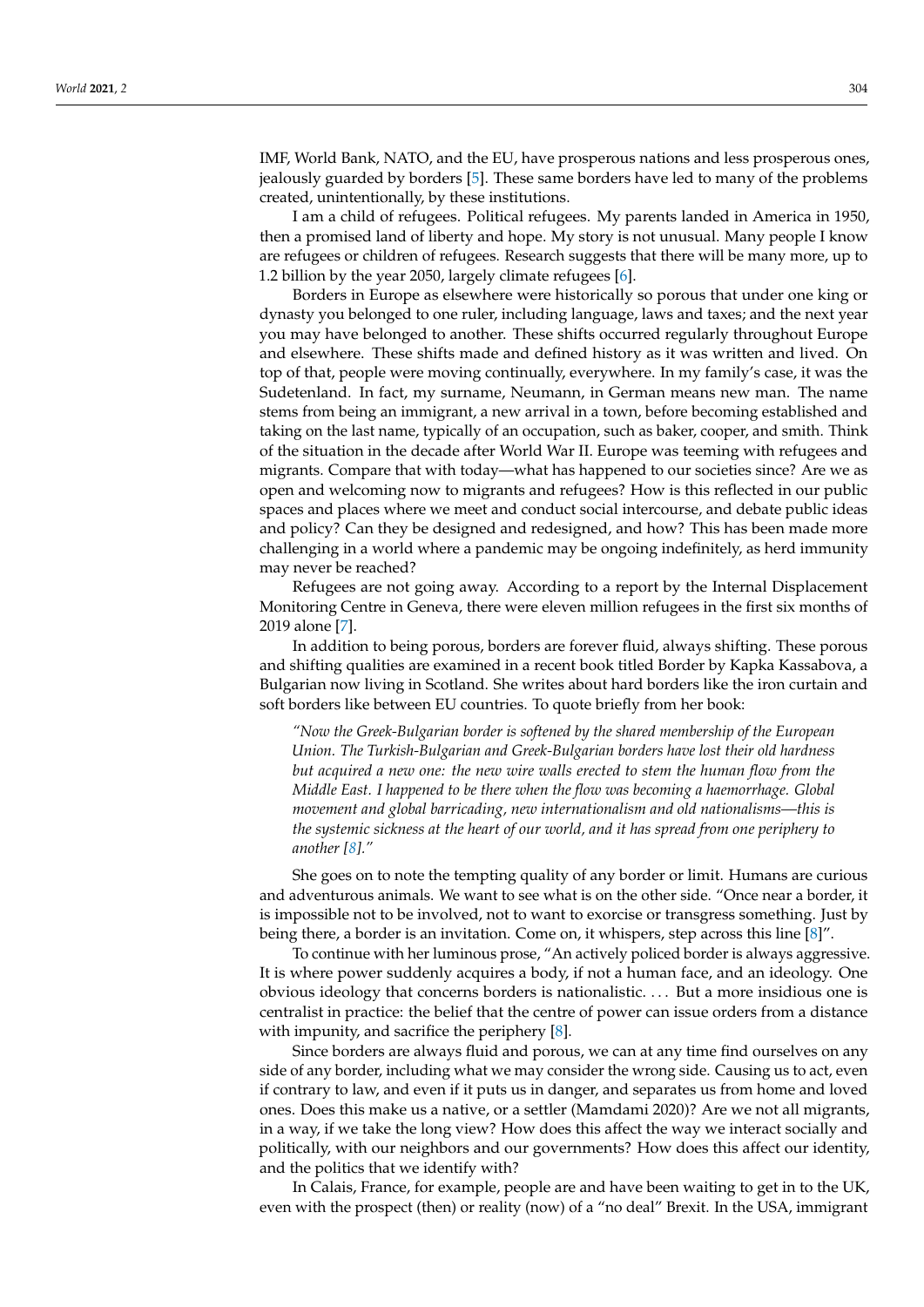children were separated from parents at the border during the Trump administration (2017–2021). Who would have thought that in that country, that there would be border refugee camps? On a personal note, I remember going to Canada from the United States by automobile in the 1960s with our parents, just flashing a smile at the border crossing, not even showing a driver's license or any other form of identity.

This is happening in countries that putatively champion human rights, set up international agencies, and are home bases of many important humanitarian non-profits, etc. This is happening in the country where the Statue of Liberty, a gift from France on the occasion of the centennial of the American Revolution in 1876 (dedicated and open to the public in 1886), has engraved on a plaque on its pedestal the words of Emma Lazurus:

*"Give me your tired, your poor, Your huddled masses yearning to breathe free, The wretched refuse of your teeming shore. Send these, the homeless, tempest-tost to me, I lift my lamp beside the golden door!"*

Are we going backwards?

#### **3. Principles to Guide the Way Forward**

In the scholarship on borders, planning and governing organizations and institutions are key societal elements in drawing and enforcing borders. This is especially apparent in sociology, political science, geography, and planning. Yet discussions of institutions and their roles vis-à-vis borders tend to be—inexplicably—muted, with significant exceptions. Among many interesting recent books are Madeline Albright's Fascism [\[9\]](#page-4-8), A Warning and David Runciman's How Democracy Ends [\[10\]](#page-4-9). Key aspects of the border–institution nexus in relation to cities and how we plan, govern, and live in them ought to be a central focus of scholarship. Yet, what is the role of research and evidence in a so-called post-truth, post-political, dare we say Trumpian world? Can scholars sit back and merely conduct research? What are policy makers and scholars to do today?

Some principles to keep in mind regarding solutions are posited here for consideration.

**Plan and design more high-quality public spaces for convivial civic interaction.**

These can be indoors or outdoors, they can be owned by the public, private, non-profit, or mixed sectors, as long as they remain open to all at no cost, or a nominal user charge.

**Work with schools of all types and levels to promote civic education.** Teach and value democratic pluralism, especially about living with peoples from different places and backgrounds—how to be a good citizen, beyond voting, and how to create and engage in civic-minded activities.

A cornerstone of this civic education is the statement of Thomas Jefferson.

He was author of the American Declaration of Independence, contributor to the Constitution, and third president, and once remarked "I know of no safe depository of the ultimate powers of the society but the people themselves; and if we think them not enlightened enough to exercise their control with a wholesome discretion, the remedy is not to take it from them but to inform their discretion."

Civic education has profound implications for the design of participative policy and planning processes, and governance structures. These must satisfy several criteria to be: flexible, adaptable, and enable (in fact, require) direct democracy, deliberative democracy. Scholars in the academy can serve as impartial, apolitical civic entrepreneurs in this regard. The aggregation and accumulation of incremental, local processes can add up to a new society. This occurred in the 1960s and the 1970s. What is the new Pedagogy of the Oppressed for the 21st century? Who is the new Paolo Freire [\[11\]](#page-5-0), author of the Pedagogy of the Oppressed? One such entity performing these activities is the New Democracy Foundation in Sydney, Australia.

#### **Promote the positive about pluralism.**

Pluralism is a nearly forgotten word in Western democracies. A little more than 50 years ago, the most cited article in the Journal of the American Planning Association, called the JAIP then, was Paul Davidoff's "Advocacy and Pluralism in Planning". It has much to say about our present day. Pluralism then was central to politics and society. We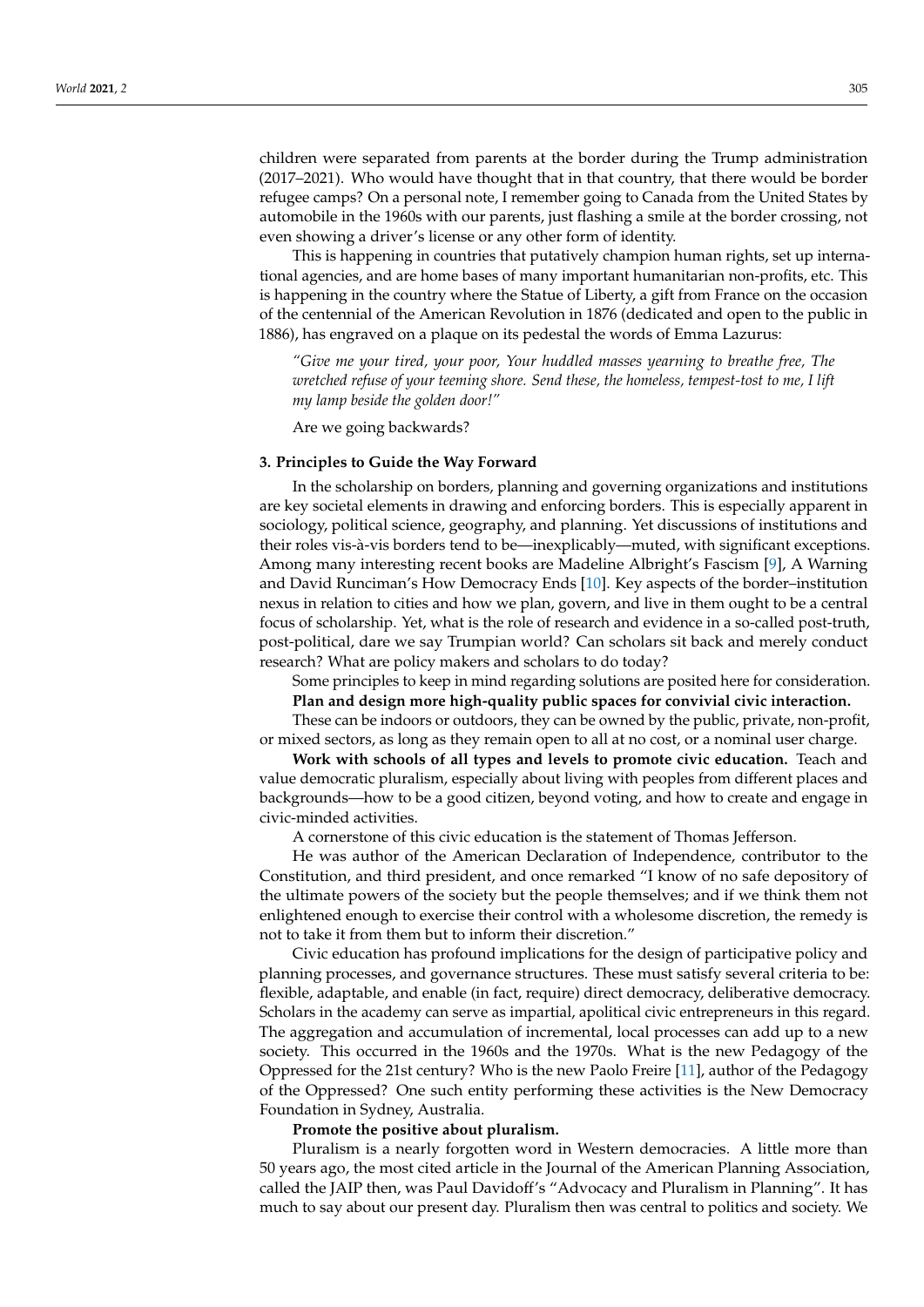hardly hear the term anymore, or the term melting pot, the post-war colloquialism used to define American society.

#### **Rethink identity politics and particularism.**

Are the politics of identity and particularism well suited to confront our current predicaments? They focus on the individual and not the group, the community, or the society. Identity politics may give the feeling of individual or in-group empowerment, but it can provoke out-group antagonism. This is a central problem and cause of social and political polarization today around the world. Identity politics can also shift power away from the broader collective. The same can be said about interest-based politics and policy. We need to build a new politics that is collective at multiple scales.

### **How to rebuild and strengthen the public sector?**

Who is best positioned to start now to rejuvenate the public sector? Is it a specific sector? Profession(s)? Or are there values and criteria that should guide all, especially leaders? We can lead efforts to revitalize the public good, the public trust, through deliberative processes and institutions that engage a plural society in discourse based on facts and reason.

#### **Borders are always regions, or areas of land, and not mere lines**.

They are spatial constructs. Thus, spatial planners and territorial policy makers along with other culturally and spatially attuned professions such as geography, anthropology, sociology, demography, and public health should be actively involved in leading the decision making of such areas, including their processes of dealing with migrants.

## **Promote, support, and be active in cross-border organizations.**

These include but are by no means limited to groups such as Medicins Sans Frontières (Doctors Without Borders) and Architecture Sans Frontières (Architects Without Borders).

We close with an apt quote in a biography of Vaclav Havel, the former Czech and Czechoslovakian president. It typifies what Havel, a playwright, excelled at in his early career as he lived in an occupied country with closed borders under Eastern bloc communism subtle double, even multiple, entendre disguised in absurdist political theatre.

*"The struggle against the stupidity of those who exercise power is the only human struggle that is as futile as it is permanently necessary [\[12\]](#page-5-1)."* Werich (Havel's friend)

**Funding:** This research received no external funding.

**Institutional Review Board Statement:** Not applicable.

**Informed Consent Statement:** Not applicable.

**Data Availability Statement:** Not applicable.

**Conflicts of Interest:** The author declares no conflict of interest.

## **References**

- <span id="page-4-0"></span>1. De Souza, R.T. *Feeding the Other: Whiteness, Privilege, and Neoliberal Stigma in Food Pantries*; MIT Press: Cambridge, MA, USA, 2019.
- <span id="page-4-1"></span>2. Lissner, R.; Rapp-Hooper, M. *An Open World: How America Can Win the Contest for Twenty-First-Century Order*; Yale University Press: New Haven, CT, USA, 2020.
- <span id="page-4-2"></span>3. Mamdani, M. *Neither Settler nor Native*; Harvard University Press: Cambridge, MA, USA, 2020.
- <span id="page-4-3"></span>4. Neuman, M. Planning Across Borders in a Climate of Change. In *Rethinking Borders*; Steele, W., Alizadeh, T., Eslami-Andargoli, L., Eds.; Routledge: London, UK, 2014; pp. 15–30.
- <span id="page-4-4"></span>5. Ikenberry, G.J. *A World Safe for Democracy: Liberal Internationalism and the Crises of Global Order*; Yale University Press: New Haven, CT, USA, 2020.
- <span id="page-4-5"></span>6. Institute for Economics and Peace. *Ecological Threat Register 2020: Understanding Ecological Threats, Resilience and Peace*; Institute for Economics and Peace: Sydney, Australia, 2020.
- <span id="page-4-6"></span>7. Internal Displacement Monitoring Centre. *Internal Displacement Mid-Year Figures (January–June 2019)*; Internal Displacement Monitoring Centre: Geneva, Switzerland, 2019.
- <span id="page-4-7"></span>8. Kassabova, K. *Border: A Journey to the Edge of Europe*; Granta Books: London, UK, 2017.
- <span id="page-4-8"></span>9. Albright, M. *Fascism, a Warning*; Harper Collins: New York, NY, USA, 2018.
- <span id="page-4-9"></span>10. Runciman, D. *How Democracy Ends*; Basic Books: New York, NY, USA, 2018.